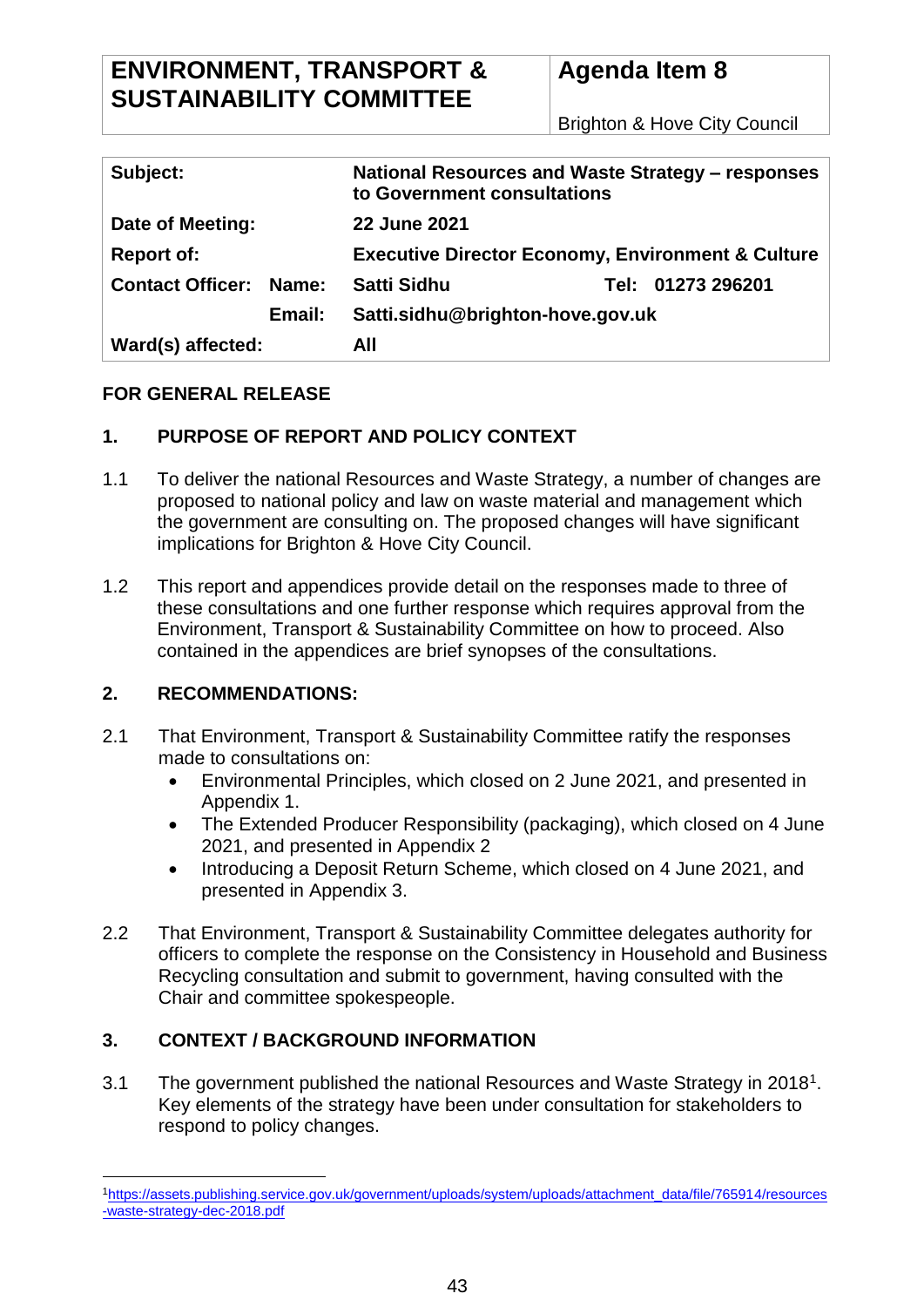#### Environmental Principles

- 3.1 A set of five Environmental Principles have been developed to guide the government in its work and ensure considerations for the environment remain central to policy making. The full consultation document is available in the Background Documents below.
- 3.2 The closing date for responding to the consultation was 2 June 2021 and has been submitted in advance of this meeting to meet the deadline. Appendix 1 contains the response submitted. The full consultation document is available in the Background Documents below.

#### Extended Producer Responsibility

- 3.3 Extended Producer Responsibility (packaging) is being further developed to ensure producers pay the full costs of the waste they produce. The scheme intends to incentivise producers to reduce their use of packaging, adopt reusable packaging where reduction is not feasible, or use easily recyclable packaging.
- 3.4 The closing date for responding to the consultation was 4 June 2021 and has been submitted in advance of this meeting to meet the deadline. Appendix 2 contains the response submitted and Appendix 4 contains a synopsis of the proposals. The full consultation document is available in the Background Documents below.

#### Deposit Return Scheme

- 3.5 The government is consulting on introducing a national deposit return scheme for drinks containers to increase recycling rates and reduce litter.
- 3.6 The closing date for responding to the consultation was 4 June 2021 and has been submitted in advance of this meeting to meet the deadline. Appendix 3 contains the response submitted and Appendix 5 contains a synopsis of the proposals. The full consultation document is available in the Background Documents below.

#### Consistency in Household and Business Recycling

- 3.7 The Consistency in Household and Business Recycling consultation is proposing all local authorities collect a core set of recycling materials, including food waste, to help drive up recycling rates. Appendix 6 contains a synopsis of the proposals and the full consultation document is available in the Background Documents below.
- 3.8 Officers are reviewing the consultation document and engaging with partners to prepare a meaningful and considered response to meet the 4 July 2021 deadline. It is therefore proposed that the response is informed by conversations with the Chair and committee spokespeople for the other parties.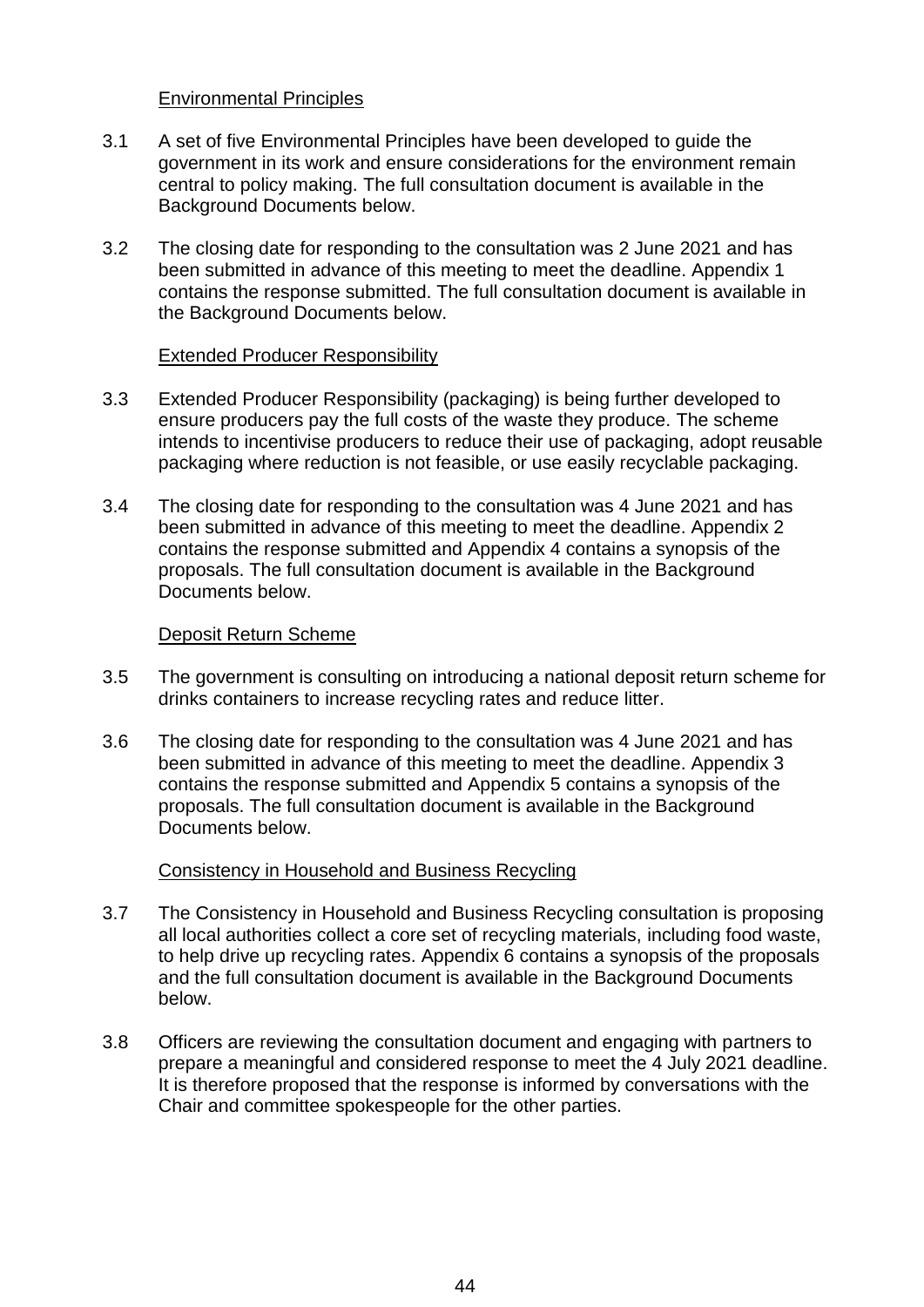## **4. ANALYSIS & CONSIDERATION OF ANY ALTERNATIVE OPTIONS**

- 4.1 The proposed changes being consulted on, if adopted, will become mandatory legislative requirements on local authorities and alternative options are not possible. Exemptions can apply, or be sought, where changes are not technically or economically practicable.
- 4.2 The consultations are the council's opportunity to feedback on alternative options.

#### **5. COMMUNITY ENGAGEMENT & CONSULTATION**

5.1 Once the government announce any policy and legislative changes, Brighton & Hove City Council will be in a position to complete public engagement on the changes to services, to understand the impacts for residents and the considerations for the service before any changes are made.

#### **6. CONCLUSION**

- 6.1 The government consultations seek views on radical changes over the next five years, to fundamentally change the way materials and waste are managed.
- 6.2 Once the outcomes are announced we will be in a position to understand the likely impacts on services and operational changes required.

#### **7. FINANCIAL & OTHER IMPLICATIONS:**

Financial implications:

7.1 There are no direct financial implications from the recommendations of this report. Once the government announce any policy and legislative changes, we will be able to understand any financial implications as well as any new burdens funding for the mandatory changes.

*Finance Officer Consulted: John Lack Date: 09/06/2021*

Legal implications:

7.2 There are no direct legal implications arising from the report's recommendations.

*Lawyer Consulted: Hilary Woodward Date: 09/06/2021*

Equalities implications:

7.3 City Environment will continue to support those requiring assisted collections and adjust the service to collect any new materials expected through the reforms.

#### Sustainability implications: